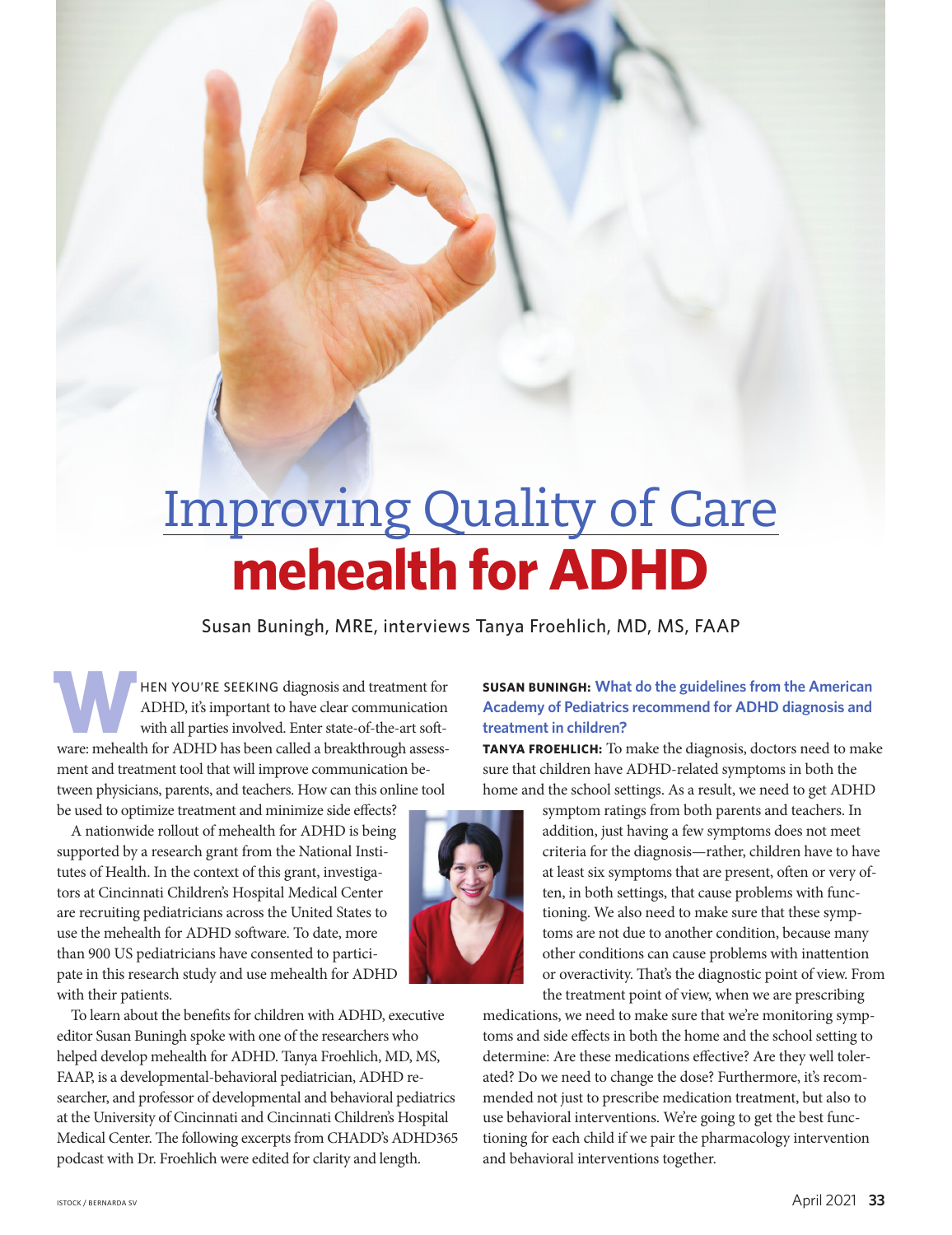## **BUNINGH: What is the current state of ADHD care? Which providers see most of the children who have ADHD? Are they actually following the AAP guidelines?**

**FROEHLICH:** Most commonly, children are treated for ADHD by their general pediatricians. Pediatricians are making a big effort, but we're not we're not completely where we want to be with following the guidelines. We are having a big problem with pediatricians being able to monitor the symptom ratings, impairment ratings, and side effect ratings in both home and school settings. The guideline also recommends that within the first month of starting a new medication, providers have contact with the families to systematically monitor how things are going, and too often that is not happening either.

## **BUNINGH: What are the consequences for the child's outcome if the guidelines are not being followed?**

**FROEHLICH:** In terms of diagnostic assessments, if we're not rigorously following the guidelines, we risk misdiagnosing the child. And in that case, we may be giving ADHD medication when it's not appropriate. We may not be giving the kinds of treatments that the child actually needs to address the source of his or her inattention and overactivity. In addition, if we're not monitoring the symptoms and side effects in both the home and school settings, then we don't have the information we need to adjust the medications and dosing appropriately. In this case, we are not getting the most "bang for the buck" with our treatment. In fact, we found in some studies that when we are actually rigorously following these parent and teacher symptoms and side effects ratings, we can fine tune the treatment regimen to get double the improvement in ADHD symptoms compared to cases when there's not appropriate monitoring.

## **BUNINGH: What are you and the team at Cincinnati Children's doing to help providers do better with adhering to the guidelines?**

**FROEHLICH:** We have conducted a big effort in the Cincinnati area called the ADHD Collaborative. In the Collaborative, we worked with providers to understand the specific guideline recommendations and the reasoning behind each one. Then we worked with providers to adjust their office flows to ensure that their diagnostic assessments are conducted with full rigor, including collecting ADHD symptom and impairment ratings from both parents and teachers, and also that their offices are set up to collect these ADHD and side effect ratings at regular intervals during the treatment phase. The Collaborative was our local effort, but we realized that the difficulties with adhering to the ADHD practice guidelines are nationwide and not just in our region.

Since we didn't have the person-power to send out teams to train doctors and to overflow office flows nationwide, our team created an ADHD web portal called mehealth for ADHD, for use by doctors, nurse practitioners, psychologists, and other treat-



ment professionals nationwide. The web portal allows practitioners to quickly and easily collect the needed standardized ratings from both parents and teachers, for the diagnostic assessments as well as during the treatment period.

It allows the families as well as the teachers to enter ADHD symptom and medication side effect ratings directly into the online system. It also has questions about common conditions that can travel with ADHD, such as anxiety, oppositional defiant, and conduct disorder. Collecting ratings using the online system is much easier and quicker than the traditional method of collecting ratings on paper by mail or fax, since keeping track of all that paperwork is difficult.

### **BUNINGH: Has mehealth been tested?**

**FROEHLICH:** Yes. The gold standard way that we in medicine check to see whether or not an intervention is working is called a randomized controlled trial. We've conducted two randomized controlled trials, in which we looked at how doctors who were using the mehealth system fared compared to doctors who were following the usual care practices.

We found that doctors using mehealth did much better with getting the recommended ADHD assessment pieces from both parents and teachers: during the first month of ADHD treatment, the recommended rating scales were collected from over 80% of parents and teachers. And the process was really quick: on average, doctors got the ratings back from parents and teachers with-